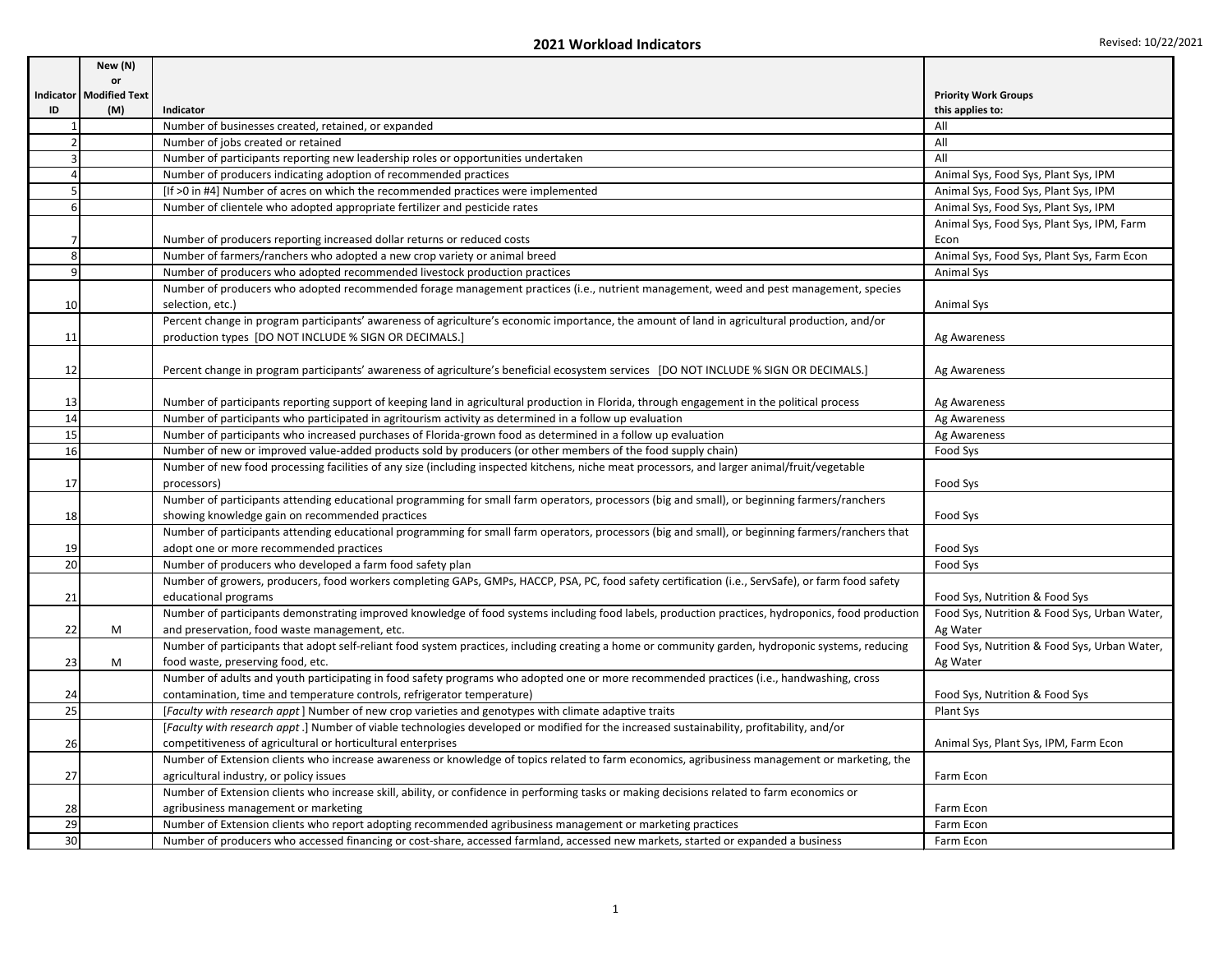|          | New (N)                   |                                                                                                                                                                                                                                           |                                            |
|----------|---------------------------|-------------------------------------------------------------------------------------------------------------------------------------------------------------------------------------------------------------------------------------------|--------------------------------------------|
|          | or                        |                                                                                                                                                                                                                                           |                                            |
|          | Indicator   Modified Text |                                                                                                                                                                                                                                           | <b>Priority Work Groups</b>                |
| ID<br>31 | (M)                       | Indicator                                                                                                                                                                                                                                 | this applies to:                           |
|          |                           | Number of gallons of water saved by production program participants (e.g., producers, farmers, ranchers) for the entire year.                                                                                                             | Plant Sys, Ag Water                        |
| 32       |                           | Number of producers that adopted one or more "good" water conservation practices such as reduced irrigation and use of water-saving technologies                                                                                          | Food Sys, Plant Sys, IPM, Ag Water         |
|          |                           | Number of producers that adopted one or more "good" water quality practices such as recommended pesticides and reduced animal waste or other                                                                                              | Animal Sys, Food Sys, Plant Sys, IPM, Farm |
| 33       |                           | pollutants                                                                                                                                                                                                                                | Econ, Ag Water                             |
|          |                           | Number of producers that adopted recommended best practices for production agriculture related to invasive species, pest management, pollutant                                                                                            | Animal Sys, Food Sys, Plant Sys, IPM, Farm |
| 34       |                           | loads, and wetlands                                                                                                                                                                                                                       | Econ, Ag Water                             |
|          |                           | Number of gallons of water saved by adult residential program participants (e.g., residents, HOAs, community gardens, developers, businesses,                                                                                             |                                            |
| 35       |                           | government offices) for the entire year                                                                                                                                                                                                   | Urban Water                                |
| 36       | M                         | Number of gallons of water saved by landscape professionals or other Green Industry professionals for the entire year                                                                                                                     | Urban Water, Ag Water                      |
| 37       |                           | Number of gallons of water saved by youth participants for the entire year                                                                                                                                                                | Urban Water, Ag Water                      |
|          |                           | Number of adult residential participants that adopted one or more best management practices such as the Florida Friendly Landscaping principles of                                                                                        |                                            |
| 38       | M                         | composting, efficient irrigation use, responsible pesticide use, etc.                                                                                                                                                                     | Urban Water, Nat Res - all                 |
|          |                           |                                                                                                                                                                                                                                           | Urban Water, Ag Water, NR Ecosystems, NR   |
| 39       |                           | Number of landscape professionals or other Green Industry professionals that adopted one or more best management practices such as GI-BMPs                                                                                                | Resilience                                 |
|          |                           | Number of youth participants that adopted one or more best management practices such as Ag BMPs or Florida Friendly Landscape principles, home                                                                                            |                                            |
| 40       | M                         | water conservation practices, etc.                                                                                                                                                                                                        | Urban Water, Ag Water                      |
| 41       |                           | Number of Master Gardener volunteers                                                                                                                                                                                                      | Urban Water                                |
| 42       |                           | Number of Master Gardener volunteer hours                                                                                                                                                                                                 | Urban Water                                |
|          |                           |                                                                                                                                                                                                                                           |                                            |
| 43       |                           | Number of participants in natural resources programs that promote informed decision-making among citizens, organizations and/or governments                                                                                               | Urban Water, Ag Water, Nat Res - all       |
|          |                           | Number of outcomes resulting from informed community members taking action, such as formation of advisory groups, changes in homeowners                                                                                                   |                                            |
| 44       |                           | associations rules, local initiatives and referendums related to natural resources<br>Number of participants in programs regarding management or sustainable use of fish and wildlife and wildlife habitat, including control of invasive | Urban Water, Ag Water, Nat Res - all       |
|          |                           |                                                                                                                                                                                                                                           |                                            |
|          |                           | species and pests, in natural areas and working landscapes including freshwater, marine, and wetland environments, rangelands, forests, parks and<br>other green space in rural or urban areas                                            |                                            |
| 45       |                           | Number of acres on which recommended actions were implemented to manage or sustainably use fish and wildlife and wildlife habitat, including                                                                                              | Urban Water, Ag Water, Nat Res - all       |
|          |                           | control of invasive species and pests, in natural areas and working landscapes including freshwater, marine, and wetland environments, rangelands,                                                                                        |                                            |
| 46       |                           | forests, parks and other green space in rural or urban areas                                                                                                                                                                              | Urban Water, Ag Water, Nat Res - all       |
|          |                           | Number of participants who completed adult educational programs that promote environmental literacy and sustainability, including water awareness                                                                                         |                                            |
| 47       |                           | programs                                                                                                                                                                                                                                  | NR Ecosystems, NR Resilience               |
|          |                           |                                                                                                                                                                                                                                           |                                            |
| 48       |                           | Number of youth who completed educational programs that promote environmental literacy and sustainability, including water awareness programs                                                                                             | NR Ecosystems, NR Resilience               |
|          |                           | Number of participants who used information from environmental literacy and sustainability programs in a professional or work-related context as                                                                                          |                                            |
| 49       |                           | volunteers or employees (including docents, teachers, park rangers, ecotour guides, etc.)                                                                                                                                                 | NR Ecosystems, NR Resilience               |
|          |                           | Number of adult participants who used information from environmental and sustainability programs to adopt personal stewardship behaviors (e.g.,                                                                                           |                                            |
| 50       |                           | conservation of natural resources in one's home or residential community)                                                                                                                                                                 | Nat Res - all                              |
|          |                           | Number of youth participants who used information from environmental and sustainability programs to adopt personal stewardship behaviors (e.g.,                                                                                           |                                            |
| 51       |                           | conservation of natural resources in one's home or residential community)                                                                                                                                                                 | Nat Res - all                              |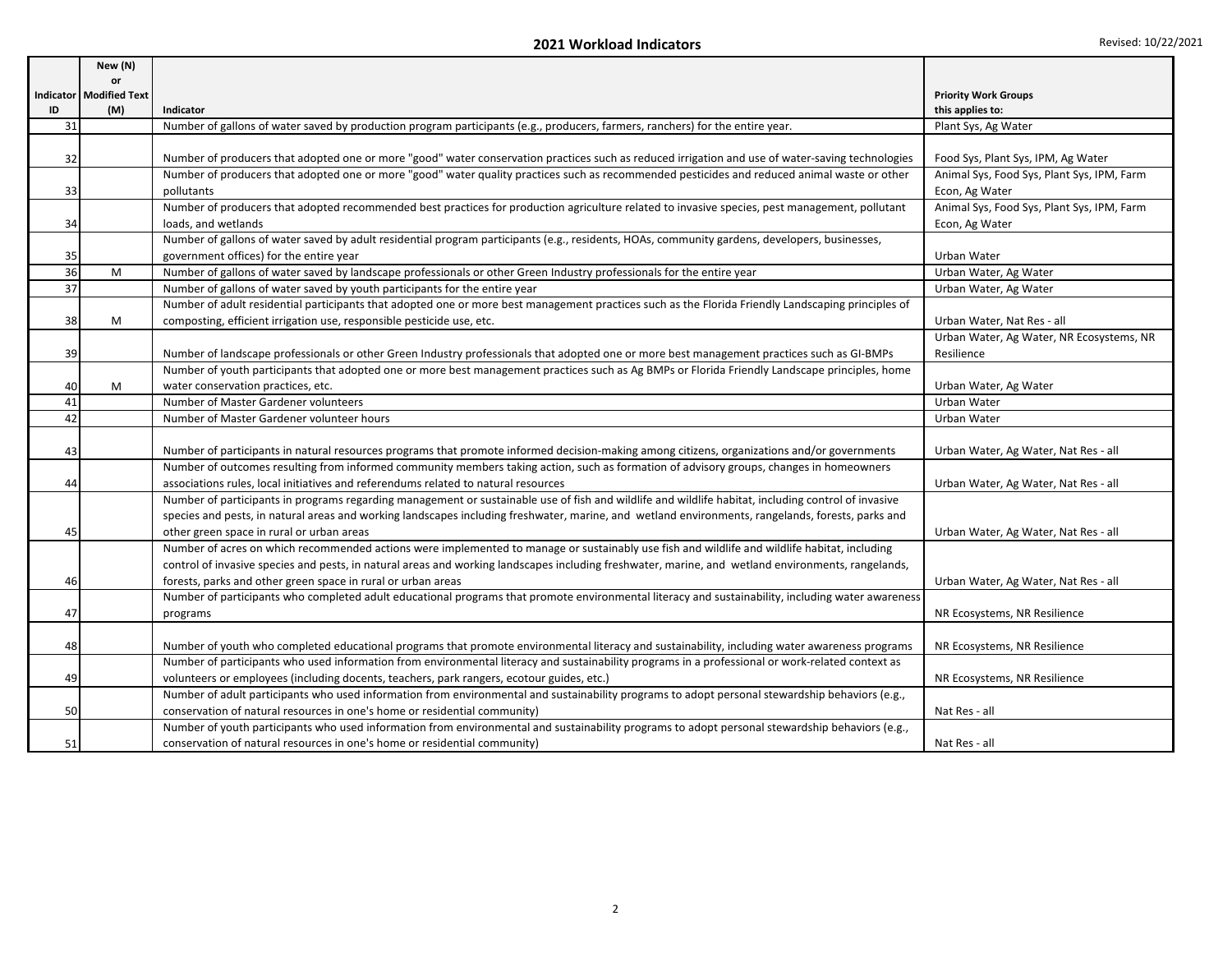|    | New (N)                   |                                                                                                                                                       |                                              |
|----|---------------------------|-------------------------------------------------------------------------------------------------------------------------------------------------------|----------------------------------------------|
|    | <b>or</b>                 |                                                                                                                                                       |                                              |
|    | Indicator   Modified Text |                                                                                                                                                       | <b>Priority Work Groups</b>                  |
| ID | (M)                       | Indicator                                                                                                                                             | this applies to:                             |
|    |                           | Number of adults who reported eating more of healthy foods (e.g., choose healthy options when eating out, increase fruit and vegetable intake, use    |                                              |
| 52 |                           | food labels to make healthful food choices)                                                                                                           | Health & Wellness, Nutrition & Food Sys      |
|    |                           | Number of children and youth who reported eating more of healthy foods (e.g., choose healthy options when eating out, increase fruit and vegetable    |                                              |
| 53 |                           | intake, use food labels to make healthful food choices)                                                                                               | Health & Wellness, Nutrition & Food Sys      |
| 54 |                           | Number of adults who reported adopting healthier eating patterns (e.g., DASH, Mediterranean-Style, Healthy US-Style -- MyPlate)                       | Health & Wellness, Nutrition & Food Sys      |
| 55 |                           | Number of children and youth who reported adopting healthier eating patterns (e.g., Healthy US-Style -- MyPlate)                                      | Health & Wellness, Nutrition & Food Sys      |
| 56 |                           | Number of adults reporting increased physical activity                                                                                                | Health & Wellness, Nutrition & Food Sys      |
| 57 |                           | Number of children and youth reporting increased physical activity                                                                                    | Health & Wellness, Nutrition & Food Sys      |
| 58 |                           | Number of adults reporting reduced sedentary time                                                                                                     | Health & Wellness, Nutrition & Food Sys      |
| 59 |                           | Number of children and youth reporting reduced sedentary time                                                                                         | Health & Wellness, Nutrition & Food Sys      |
| 60 |                           | Number of adults demonstrating increased awareness of personal health risks (e.g., high blood pressure, prediabetes)                                  | Health & Wellness, Nutrition & Food Sys      |
|    |                           |                                                                                                                                                       |                                              |
| 61 |                           | Number of adults demonstrating improvement in health parameters such as physical fitness, body mass index, blood pressure, or blood glucose           | Health & Wellness, Nutrition & Food Sys      |
| 62 |                           | Number of youth demonstrating improvement in health parameters such as physical fitness, blood pressure, or blood glucose                             | Health & Wellness, Nutrition & Food Sys      |
| 63 |                           | Number of adults reporting they had lower annual health care costs due to reduced need for medical care or prescriptions                              | Health & Wellness, Nutrition & Food Sys      |
| 64 |                           | Number of participants reporting they made changes that improved their physical mobility or safety within their home                                  | FCS - all                                    |
| 65 |                           | Number of participants adopting one or more behaviors to improve the health of their home                                                             | FCS - all, Urban Water                       |
| 66 |                           | Number of participants adopting one or more behaviors to improve their community living                                                               | FCS - all                                    |
|    |                           | Number of adult and youth participants demonstrating improvement in money management skills or financial capability (i.e., earnings/income,           |                                              |
| 67 |                           | spending, saving, investing, borrowing, protecting)                                                                                                   | FCS - all                                    |
|    |                           |                                                                                                                                                       |                                              |
| 68 |                           | Number of participants that learned about financial capability such as earnings/income, spending, saving and investing, borrowing, protecting assets  | <b>Family Resource Mgmt</b>                  |
| 69 |                           | Number of participants that adopted an effective financial management/consumer economics practice or behavior                                         | <b>Family Resource Mgmt</b>                  |
|    |                           | Number of participants that completed an important financial milestone such as an improved credit score, a home purchase, taxes filed, loan paid off, |                                              |
| 70 |                           | or estate planning completed                                                                                                                          | <b>Family Resource Mgmt</b>                  |
| 71 |                           | Number of participants who increased positive interaction                                                                                             | Health & Wellness                            |
| 72 |                           | Number of participants who decreased negative interaction                                                                                             | <b>Health &amp; Wellness</b>                 |
| 73 |                           | Number of participants who increased positive bonds                                                                                                   | Health & Wellness                            |
| 74 |                           | Number of participants who increased satisfaction/well-being                                                                                          | Health & Wellness                            |
|    |                           |                                                                                                                                                       |                                              |
| 75 |                           | Dollar value of grants generated by organizations or communities you assisted                                                                         | Comm Dev - all, NR Ecosystems, NR Resilience |
|    |                           |                                                                                                                                                       |                                              |
| 76 |                           | Dollar value of other in-kind resources contributed by organizations and communities                                                                  | Comm Dev - all, NR Ecosystems, NR Resilience |
| 77 |                           | Number of hours that volunteers in your county work with clientele                                                                                    | Comm Dev - all, Nat Res - all                |
|    |                           |                                                                                                                                                       |                                              |
| 78 |                           | Number of new or revised plans adopted that have begun to be implemented in a community, agency, local government, business or disaster               | Comm Dev - all, Water - all, Nat Res - all   |
| 79 |                           | Number of new alliances formed through some type of formal agreement or MOU                                                                           | Comm Dev - all                               |
| 80 |                           | Number of new alliances formed through an informal agreement without an MOU                                                                           | Comm Dev - all                               |